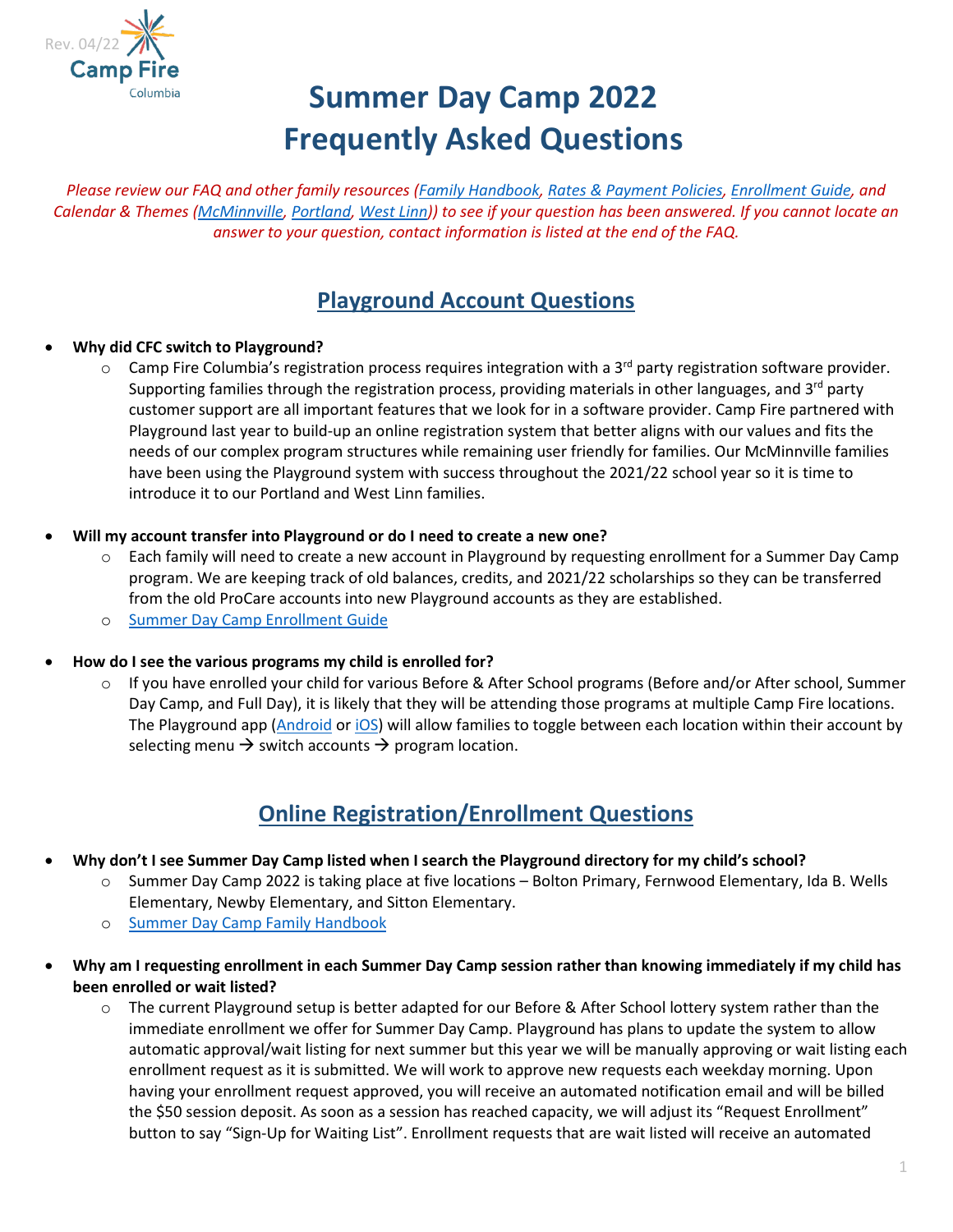Rev. 04/22

*(Why am I requesting enrollment in each Summer Day Camp session rather than knowing immediately if my child has been enrolled or wait listed? continued)*

notification email and they will not be billed the session deposit.

- **How do I sign-up multiple children at once?**
	- Playground is currently setup for families to request enrollment for each child individually.
	- o [Summer Day Camp Enrollment Guide](https://campfirecolumbia.org/wp-content/uploads/2022/04/SDC-2022-Enrollment-Guide.pdf)
- **My child is in pre-school; can they still attend Summer Day Camp?**
	- Summer Day Camp is licensed to accept children from the day they turn 5-years-old to the day before they turn 13-years-old. There are no exceptions for younger or older children. A child who is still in pre-school can attend if they have already turned 5-years-old.
	- o [Summer Day Camp Family Handbook](https://campfirecolumbia.org/wp-content/uploads/2022/04/SDC-2022-Handbook.pdf)
- **My child is going into 7th grade; can they still attend Summer Day Camp?**
	- o Summer Day Camp is licensed to accept children from the day they turn 5-years-old to the day before they turn 13-years-old. There are no exceptions for younger or older children. A child who is entering 7th grade can attend up until their 13th birthday, but the other children at Summer Day Camp will primarily be 5-10-yearsold.
	- o [Summer Day Camp Family Handbook](https://campfirecolumbia.org/wp-content/uploads/2022/04/SDC-2022-Handbook.pdf)
- **Is there a 2-Day or 1-Day package available for Summer Day Camp?**
	- $\circ$  Summer Day Camp is available in 3-, 4-, and 5-day packages. If you are only wanting one or two days during a week, drop-ins could be a good option for your family.
	- o [Summer Day Camp Rates & Payment Policies](https://campfirecolumbia.org/wp-content/uploads/2022/04/SDC22-Rates-Payment-Policies-1.pdf)
- **How do I schedule a drop-in?**
	- $\circ$  If your child has already attended Summer Day Camp during 2022, they are already registered for the summer and you can reach-out to the [site staff](#page-5-0) to request drop-in days. If your child is not yet registered for the summer, you will need to complete that first by reaching-out to the [Before & After School Registrars](#page-5-0) to request access to the drop-in registration. A new registration will take a week or two to finalize before you can contact the site staff to request drop-in days.
	- o [Summer Day Camp Rates & Payment Policies](https://campfirecolumbia.org/wp-content/uploads/2022/04/SDC22-Rates-Payment-Policies-1.pdf)
- **How do I add a new child to my account?**
	- $\circ$  Additional children can be added to your account by requesting enrollment in the program that you would like them to attend. When their enrollment is approved, Playground will recognize the matching family names and emails and link the new child into your existing account.
	- o [Summer Day Camp Enrollment Guide](https://campfirecolumbia.org/wp-content/uploads/2022/04/SDC-2022-Enrollment-Guide.pdf)
- **Why does Summer Day Camp require vaccines?**
	- o Per OCC rules, all children who attend Summer Day Camp are required to have their vaccines up-to-date or have an exemption form from their doctor. If we suspect a breakout of a highly infectious disease, unvaccinated children will be sent home for their safety.
	- o [Summer Day Camp Family Handbook](https://campfirecolumbia.org/wp-content/uploads/2022/04/SDC-2022-Handbook.pdf)
- **My child is on the waiting list; when will I be notified of an opening for them?** 
	- o Each Summer Day Camp location can allow up to 60 children per day. If your child is wait listed for a day/session you will be notified as soon as there is an opening for them. All waiting list offers are sent from the Before & After School Registrars to the primary emails listed on your account.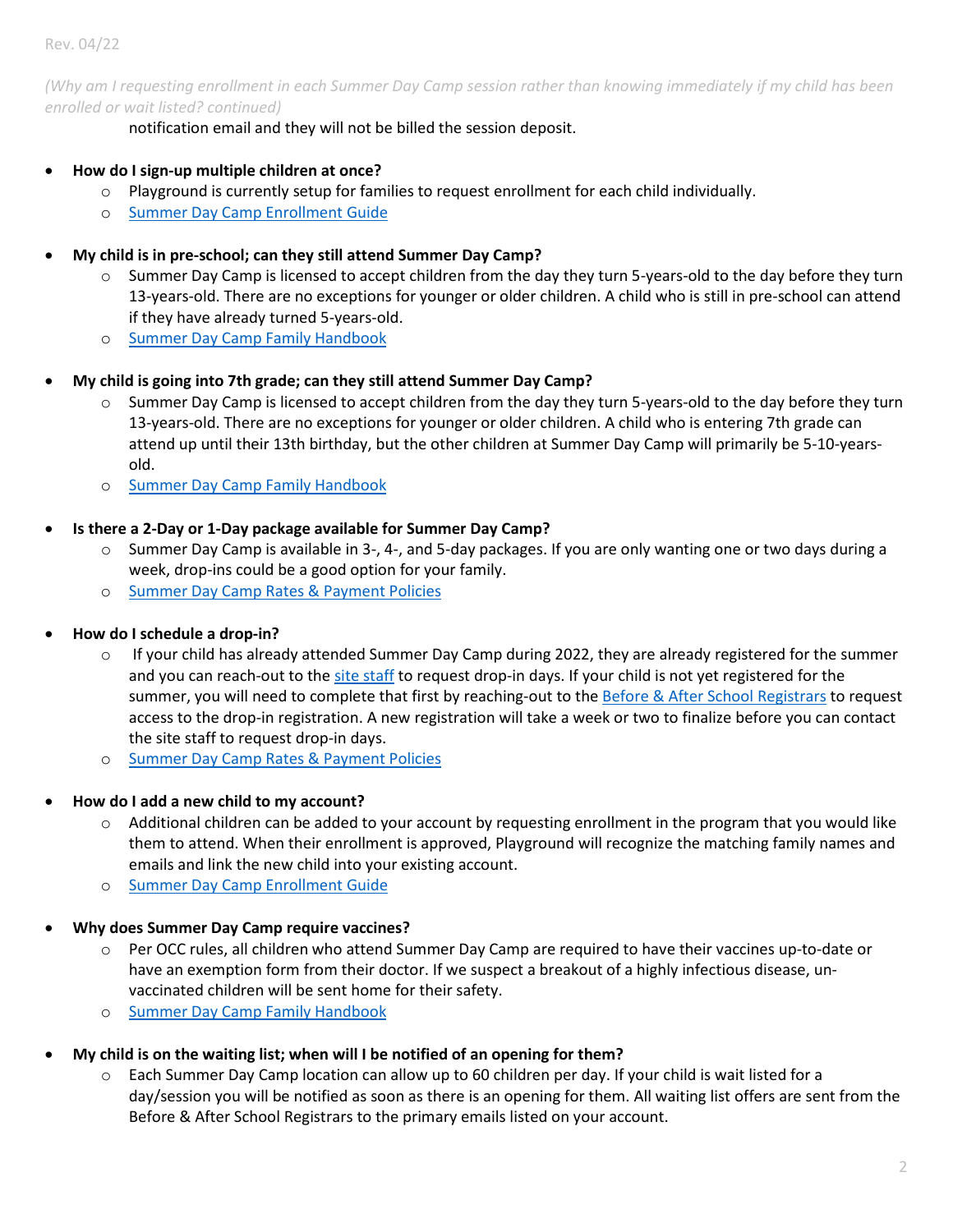# **Schedule Change Questions**

- **Who do I notify that my child will be absent from one of their scheduled days?**
	- If your child will be missing, arriving late to, or leaving early from one of their scheduled days, please let the site [team](#page-5-0) know.
- **How do I request a change to the days my child is registered for?**
	- o All transfer requests must be sent in writing to th[e Before & After School Registrars.](#page-5-0) The timeline and fees for transfers can be reviewed in the Rates & Payment Policies.
	- o [Summer Day Camp Rates & Payment Policies](https://campfirecolumbia.org/wp-content/uploads/2022/04/SDC22-Rates-Payment-Policies-1.pdf)
- **How do I cancel my child's enrollment for a session?**
	- o Cancellation requests need to be sent in writing to th[e Before & After School Registrars.](#page-5-0) Please see the cancellation timeline in the Rates & Policies resource to see how much of a refund your family may receive for the cancelled session.
	- o [Summer Day Camp Rates & Payment Policies](https://campfirecolumbia.org/wp-content/uploads/2022/04/SDC22-Rates-Payment-Policies-1.pdf)

## **Payment and Financial Aid Questions**

- **Why is there a \$50 deposit for each session?**
	- o The \$50 non-refundable, deposit for each session is to hold your child's spot and it will be charged upon their acceptance into each session. The deposit is included in the weekly rate rather than in addition to it and the remaining balance for the week will be due the week prior to the session.
	- o [Summer Day Camp Rates & Payment Policies](https://campfirecolumbia.org/wp-content/uploads/2022/04/SDC22-Rates-Payment-Policies-1.pdf)
- **How do I setup automatic payments?**
	- o Automatic payments can be setup in the Playground app [\(Android](https://play.google.com/store/apps/details?id=com.afterschooldevelopment.carline&hl=en_US&gl=US) o[r iOS\)](https://apps.apple.com/us/app/playground-school-management/id1486661197). Playground has created a wonderful step-by-step [help article](https://help.tryplayground.com/en/articles/5360452-how-to-set-up-autopay) that will walk you through the autopay setup once you have logged in to your account.
- **How can I pay some or all of my Summer Day Camp balance in advance?**
	- $\circ$  A family can apply a credit to their account up to the total amount expected to be billed for their enrollments. You have already paid a \$50 deposit towards each session of Summer Day Camp that your child is enrolled for your adjusted fees for each session are:

| <b>Weekly Session Rates</b> | Adjusted (-\$50) | Regular |
|-----------------------------|------------------|---------|
| 5-Day Week                  | \$360            | S410    |
| 4-Day Week                  | \$295            | \$345   |
| 3-Day Week                  | \$220            | S270    |

Add up the adjusted weekly session rate for each remaining session that your child is enrolled for and you will have the expected total still to be billed for Summer Day Camp. You can pay any portion of that expected total in advance. Any pre-payment will apply to your account as a credit to automatically apply to the session fees as they are billed.

o [Summer Day Camp Rates & Payment Policies](https://campfirecolumbia.org/wp-content/uploads/2022/04/SDC22-Rates-Payment-Policies-1.pdf)

#### • **Can I give my session payment to the Summer Day Camp staff on-site?**

- o No. Summer Day Camp staff members are not allowed to take money on-site. You can pay outstanding balances and setup automatic payments for future bills in the Playground app [\(Android](https://play.google.com/store/apps/details?id=com.afterschooldevelopment.carline&hl=en_US&gl=US) or [iOS\)](https://apps.apple.com/us/app/playground-school-management/id1486661197).
- o [Summer Day Camp Rates & Payment Policies](https://campfirecolumbia.org/wp-content/uploads/2022/04/SDC22-Rates-Payment-Policies-1.pdf)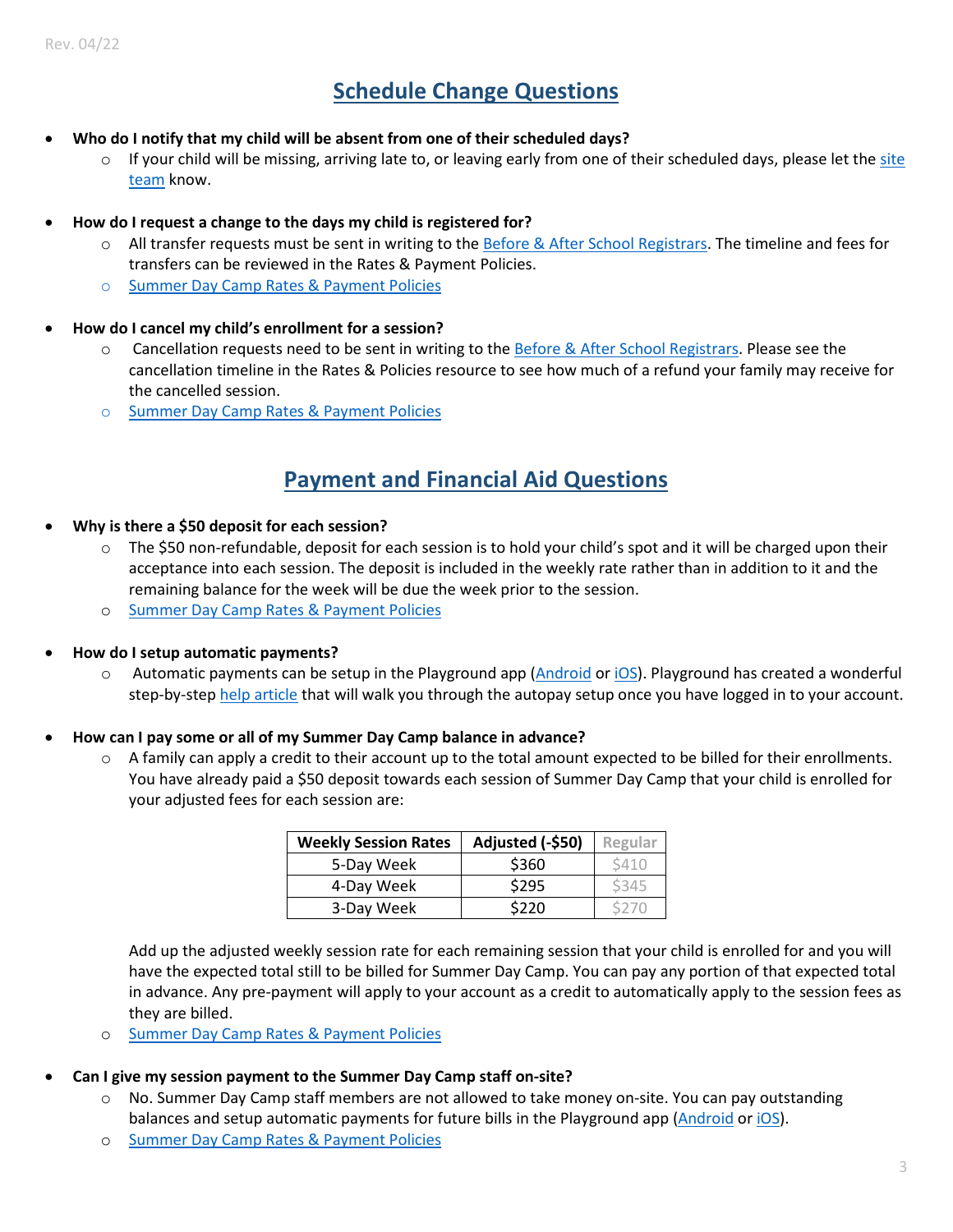#### • **What is the Collective care I am being asked to complete?**

- $\circ$  The Marie Lamfrom Charitable Foundation and CFC are investing funds to support families and ask that families support each other. Collective Care is everyone contributing as much as they are able, so everyone can benefit. If families have and can give more, those funds will go directly to another Summer Day Camp family who needs support, and be recorded as a tax-deductible gift. If you have less, we want you to tell us what you can afford. Our model is based on trust and a belief that when we have the chance, we will all show up for each other. We will never require families to prove their income but funds are limited so we ask families to reflect on their ability to contribute towards high quality care for their child/ren and answer as honestly as they are able. We strive to offer financial aid to families who otherwise may not be able to afford our programs.
- o [Summer Day Camp Family Handbook](https://campfirecolumbia.org/wp-content/uploads/2022/04/SDC-2022-Handbook.pdf)

#### • **How do I apply for Camp Fire's financial aid?**

- $\circ$  Playground will encourage every family to complete our Collective Care application as soon as they have requested enrollment for their child. If you did not complete the application at that time, you can access it again in the documents section of your account in the Playground app ( $\Delta$ ndroid or [iOS\)](https://apps.apple.com/us/app/playground-school-management/id1486661197).
- **What do I do if I can't afford my bill?**
	- $\circ$  If circumstances have arisen that will prevent you from paying some or all of your upcoming bill, please reach-out to the [Before & After School Registrars](#page-5-0) immediately so they can work with the team to try to find an alternative solution for your family.
	- o [Summer Day Camp Family Handbook](https://campfirecolumbia.org/wp-content/uploads/2022/04/SDC-2022-Handbook.pdf)

#### • **I received financial aid from Camp Fire last year; will it apply again this year?**

- $\circ$  Camp Fire's financial aid expires at the end of each summer. Families who received financial aid for the 2020/21 school year or Summer Day Camp 2021 will need to reapply. Families who received financial aid for the 2021/22 school year may request that their financial aid be applied through Summer Day Camp 2022.
- o [Summer Day Camp Family Handbook](https://campfirecolumbia.org/wp-content/uploads/2022/04/SDC-2022-Handbook.pdf)
- **Does Camp Fire work with outside agencies to provide financial aid?**
	- o Camp Fire has been an approved provider for DHS's [Employment Related Day Care Support](https://www.oregon.gov/dhs/assistance/child-care/Pages/Index.aspx) (ERDC), Multnomah County's [Community Childcare Initiative](https://ccrr-mc.org/cci/) (CCI), [Angels in the Outfield,](https://www.theangelsintheoutfield.org/) PSU's [Jim Sells Grant,](https://www.pdx.edu/students-with-children/jim-sells-childcare-subsidy) and [ChildCare](https://www.childcareaware.org/state/oregon/)  [Aware.](https://www.childcareaware.org/state/oregon/) Please let th[e Before & After School Registrars](#page-5-0) know if you have been approved for financial aid through any of these organizations.
	- o [Summer Day Camp Family Handbook](https://campfirecolumbia.org/wp-content/uploads/2022/04/SDC-2022-Handbook.pdf)

## **Session Questions**

- **Can I drop-off my child late or pick-up my child early every day?**
	- o The bulk of our specialized programming happens between 9:00am and 4:00pm every day, this includes Discovery Hour, Movers and Makers, Wheels Day, Food Frenzy cooking projects, field trips, water play, games, and crafts. If your child arrives midway into the specialized programming time, they may miss out on some of our scheduled activities. You can review a sample of our daily schedule in the Family Handbook.
	- o [Summer Day Camp Family Handbook](https://campfirecolumbia.org/wp-content/uploads/2022/04/SDC-2022-Handbook.pdf)
- **My child has food restrictions/allergies, do I need to send them with their own daily snacks?**
	- o At Camp Fire we work to accommodate all food needs for our children. When you register your child, you will be asked to list any food restrictions and/or allergies. We will be sure to have an inclusive snack menu with alternatives for children who have special food needs.
	- o [Summer Day Camp Family](https://campfirecolumbia.org/wp-content/uploads/2022/04/SDC-2022-Handbook.pdf) Handbook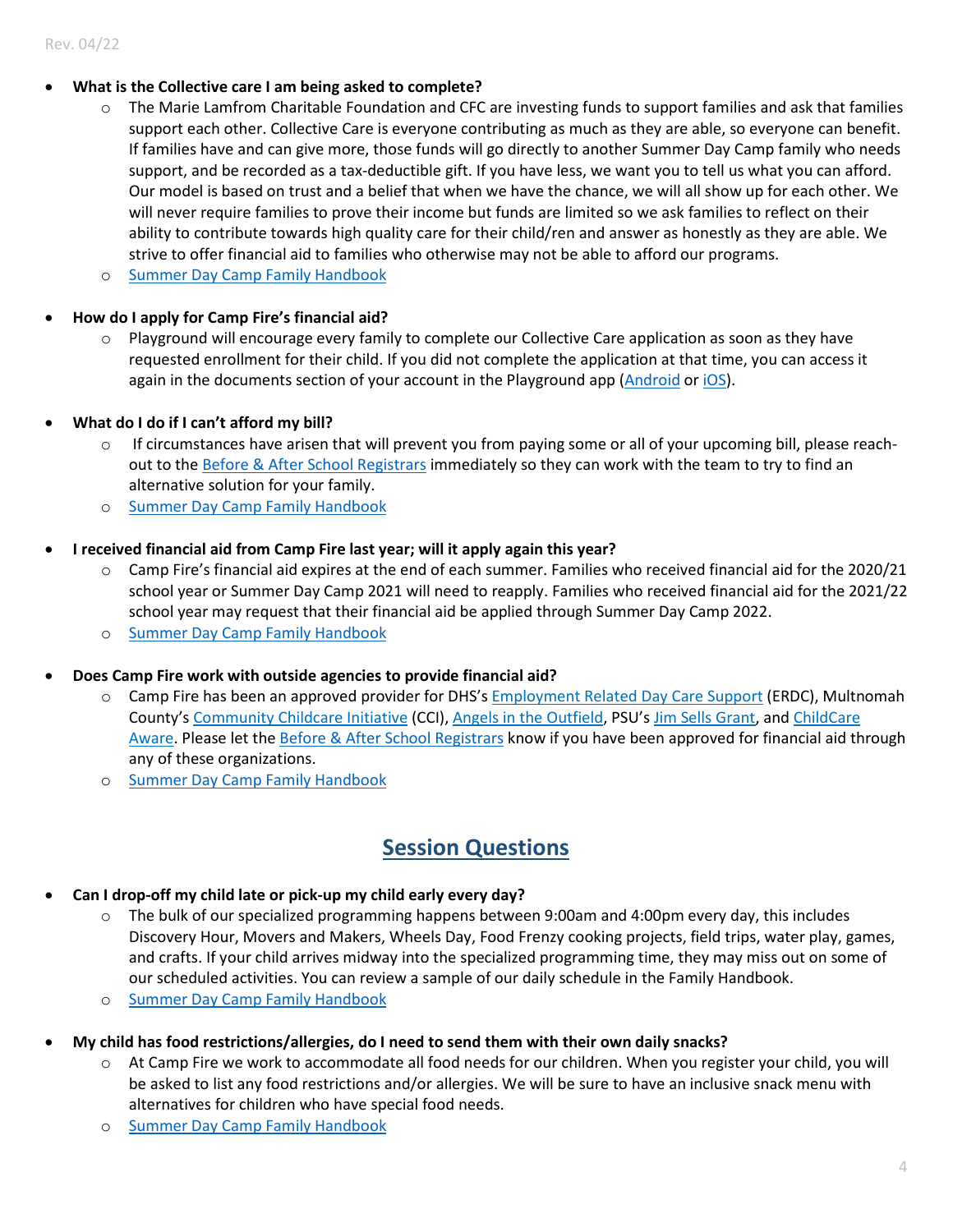- **My child needs to take medication regularly. How does this work?**
	- o You must notify the Site Supervisor on-site of your child's medication, fill-out and sign a medication release form with clear instructions (available in the Playground app [\(Android](https://play.google.com/store/apps/details?id=com.afterschooldevelopment.carline&hl=en_US&gl=US) o[r iOS\)](https://apps.apple.com/us/app/playground-school-management/id1486661197)), and have the medication in its original packaging with your child's name clearly marked.
	- o [Summer Day Camp Family Handbook](https://campfirecolumbia.org/wp-content/uploads/2022/04/SDC-2022-Handbook.pdf)

#### • **Does Camp Fire provide sunscreen?**

 $\circ$  All families are required to authorize the use of sunscreen during registration. You will be given the choice to allow the use of sunscreen provided by Camp Fire or to provide your own. You will also be given the choice to have a staff member apply the sunscreen to your child or to have your child self-apply. If you will be supplying your own sunscreen, make sure that it is clearly labeled with your child's name and give it to the site staff during check-in on their first day of the session.

#### • **What should my child bring to Summer Day Camp?**

- o A filling sack lunch that does not require refrigeration or heating.
- o A water bottle labeled with your child's first and last names.
- $\circ$  Clothing that is labeled, comfortable, and appropriate for walking, getting dirty, or possibly wet (an additional change of clothes is always a good idea).
- $\circ$  Sturdy, comfortable shoes for walking, playing, and exploring (sandals must have back straps).
- o A hat or visor.
- o Sunscreen (if you are using your own).
- \* *Please label ALL of your personal items*

#### • **Can my child use their cell phone or other electronic devices at Summer Day Camp?**

- $\circ$  We ask that you leave the electronics at home. Camp Fire is not responsible for lost or damaged personal items. Toys, games, cell phones, music players, remote-controlled items, and other electronic devices are not allowed unless otherwise approved by the Site Supervisor. We want your child to engage with the Summer Day Camp programming and connect with staff members and the other children.
- o [Summer Day Camp Family Handbook](https://campfirecolumbia.org/wp-content/uploads/2022/04/SDC-2022-Handbook.pdf)

#### • **What is Wheels Day?**

- $\circ$  Wheels Day is a long-time Summer Day Camp favorite! It is an opportunity for the children to bring their bikes, scooters, skateboards, or skates to Summer Day Camp every Friday. The Summer Day Camp staff design a safe course on the blacktop while the children decorate, wash, and get their wheels ready to roll. Helmets are required for all things rolling and elbow and knee pads must be worn while riding skateboards or skates.
- o Summer Day Camp Calendar & Themes [\(McMinnville,](https://campfirecolumbia.org/wp-content/uploads/2022/04/MDC22-Calendar-Themes.pdf) [Portland,](https://campfirecolumbia.org/wp-content/uploads/2022/04/PDC22-Calendar-Themes.pdf) [West Linn\)](https://campfirecolumbia.org/wp-content/uploads/2022/04/WLDC22-Calendar-Themes.pdf)

#### • **How can I stay informed about upcoming Summer Day Camp activities?**

- $\circ$  A weekly newsletter will be sent out prior to each session start day and will be available on the first day of each session outlining special activities and important information for the week. The newsletters will be available on ou[r website](https://campfirecolumbia.org/programs/day-camp/) each week. There will also be a daily schedule posted on site each day.
- o Summer Day Camp Calendar & Themes [\(McMinnville,](https://campfirecolumbia.org/wp-content/uploads/2022/04/MDC22-Calendar-Themes.pdf) [Portland,](https://campfirecolumbia.org/wp-content/uploads/2022/04/PDC22-Calendar-Themes.pdf) [West Linn\)](https://campfirecolumbia.org/wp-content/uploads/2022/04/WLDC22-Calendar-Themes.pdf)
- **The forecast is predicting temperatures over 100F today; how will Summer Day Camp keep the children safe?**
	- o Camp Fire Summer Day Camp Staff will monitor and apply sunscreen throughout the day, pause activities to take water breaks, and find shade around the program area to avoid prolonged periods of direct sun. Activities will be altered to address the heat and water play activities will help keep kids cool.

#### • **Are there overnights for Summer Day Camp?**

o No. But if you are interested in exploring our overnight resident camp, you can find more information at [campnamanu.org.](file://server/working/Registration/Summer%20Program/SDC%202021/Documents/Drafts/campnamanu.org)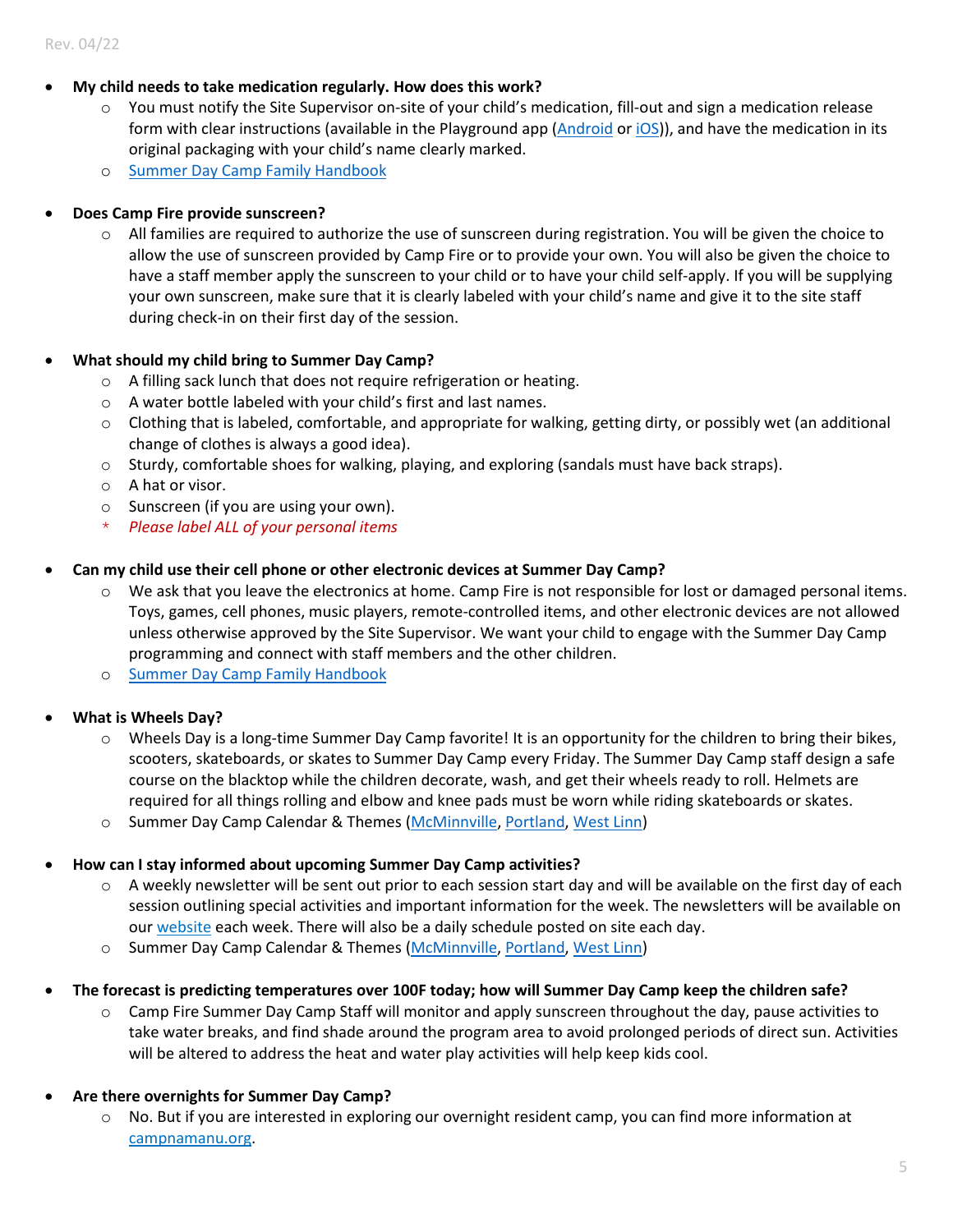- **Will there be Summer Day Camp field trips this year?** 
	- o Camp Fire is excited to plan for more off-site field trips this year. COVID-19 has made transportation and planning a bit more challenging; however, each location will have plans to engage in off-site field trips throughout the summer to parks, public spaces, and hopefully our very own Camp Namanu.
	- o Summer Day Camp Calendar & Themes [\(McMinnville,](https://campfirecolumbia.org/wp-content/uploads/2022/04/MDC22-Calendar-Themes.pdf) [Portland,](https://campfirecolumbia.org/wp-content/uploads/2022/04/PDC22-Calendar-Themes.pdf) [West Linn\)](https://campfirecolumbia.org/wp-content/uploads/2022/04/WLDC22-Calendar-Themes.pdf)
- **Someone new will be picking-up my child today, who do I notify?**
	- o Camp Fire must have all authorized pick-up information in writing. You can make changes to your authorized pick-ups in the Playground app [\(Android](https://play.google.com/store/apps/details?id=com.afterschooldevelopment.carline&hl=en_US&gl=US) or [iOS\)](https://apps.apple.com/us/app/playground-school-management/id1486661197) at any time and the site staff will be notified of the changes the following week. Same week changes to authorized pick-ups must also be sent in writing to th[e site staff.](#page-5-0)
	- o [Summer Day Camp Family Handbook](https://campfirecolumbia.org/wp-content/uploads/2022/04/SDC-2022-Handbook.pdf)
- **Who do I notify if I'm running late for pick-up?**
	- $\circ$  If you know that you will be late for pick-up, please let the site staff know so they can plan accordingly.
	- o [Summer Day Camp Family Handbook](https://campfirecolumbia.org/wp-content/uploads/2022/04/SDC-2022-Handbook.pdf)

## **COVID-19 Questions**

- **Will the Summer Day Camp staff and children wear personal protective equipment?**
	- $\circ$  Camp Fire requires all staff to be fully vaccinated and boosted while working in program. Staff must also wear masks while in program with children and when working in Camp Fire spaces with other staff members. The children attending Summer Day Camp are not required to wear masks.
	- o [Summer Day Camp Family Handbook](https://campfirecolumbia.org/wp-content/uploads/2022/04/SDC-2022-Handbook.pdf)
- <span id="page-5-0"></span>• **What happens if a child or Summer Day Camp staff member gets COVID-19?**
	- $\circ$  We closely monitor symptoms and communicate with families about any potential spread or exposure of COVID-19. Different exclusion steps are required based on a number of scenarios. Please review our Summer Day Camp 2022 Family Handbook health check specifics and look for any updates in guidance throughout programming.
	- o [Summer Day Camp Family Handbook](https://campfirecolumbia.org/wp-content/uploads/2022/04/SDC-2022-Handbook.pdf)